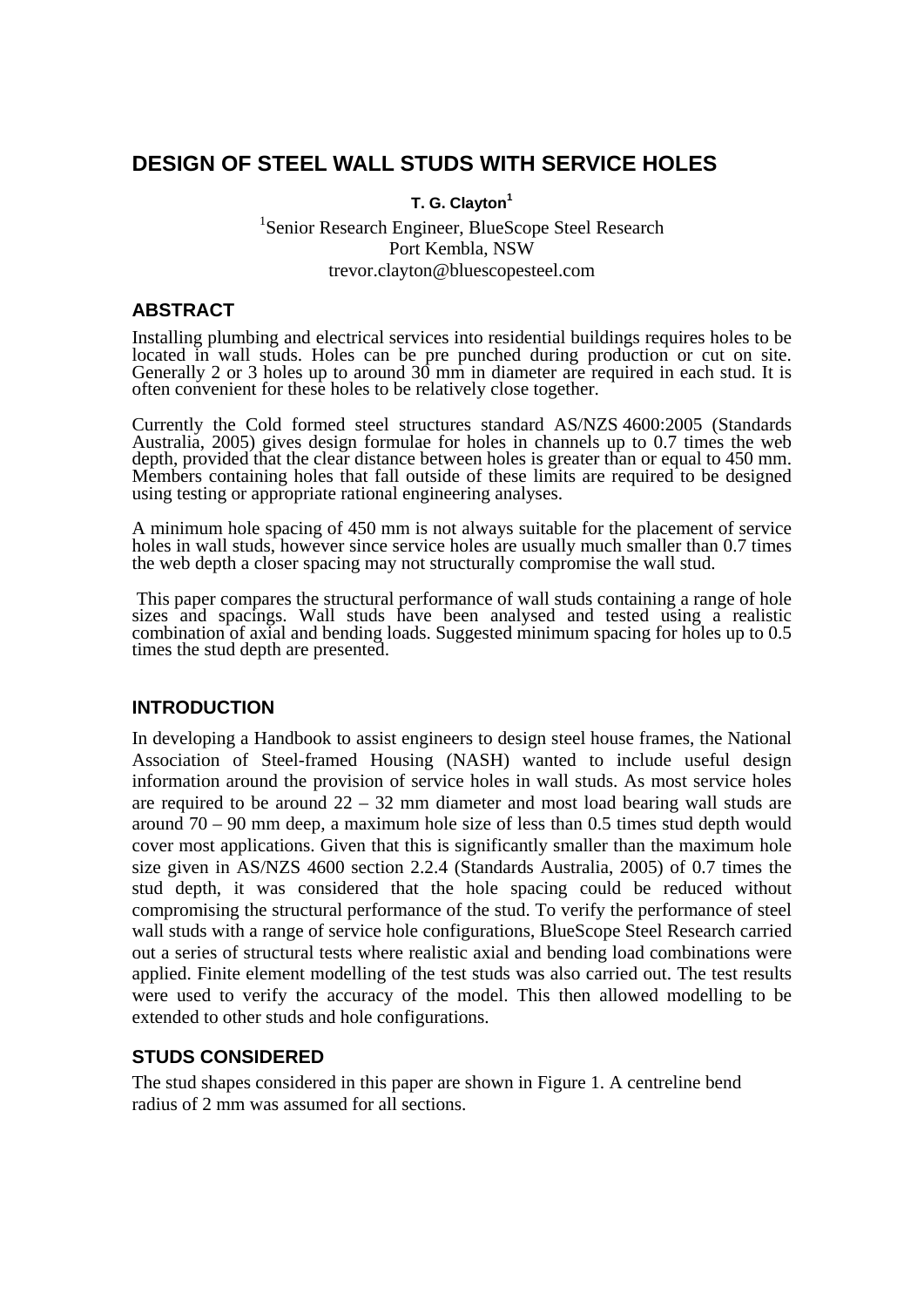

Figure 1. Wall Stud Sections

Grade G550 steel was used for all testing and analyses. The hole configurations considered are shown in Figure 2. The hole diameters and dimensions a through to k, where relevant, are given with the analysis and test results.



Figure 2. Hole configurations considered.

# **APPLIED LOADS**

A combination of wind load and dead load (limit state strength loads) was applied to the studs using the following load combination from the NASH Standard Residential and Low-rise Steel Framing Part 1: Design Criteria (NASH, 2005)

 $1.2 \text{ G} + (\text{W}_{uw} + \text{W}_{ur (down)})$ 

#### **Dead Loads**

Truss span = 10m, truss spacing = stud spacing =  $600$  mm Concrete tiles =  $0.54 \text{ kN/m}^2$ , Ceiling =  $0.1 \text{ kN/m}^2$ , Battens =  $0.02 \text{ kN/m}^2$  + truss weight Vertical reaction at stud due to dead load =  $0.7 \times 0.6 \times 10/2 = 2.1 \text{ kN}$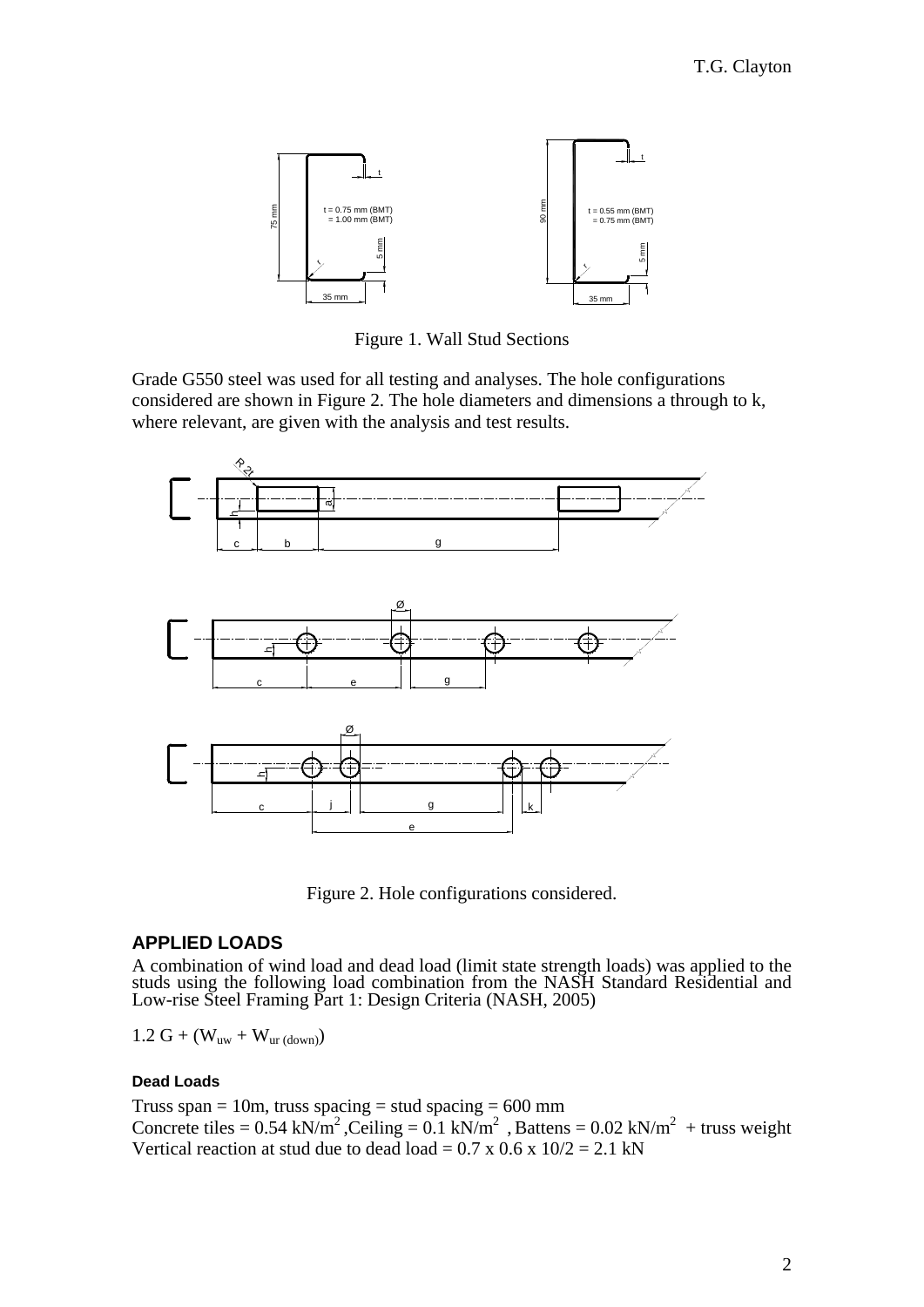Two wind load cases, N1 and N2, from AS 4055-2006 Wind loads for housing (Standards Australia, 2006), were considered. The applied load combinations are given in Table 1.

Table 1. Loads applied to wall studs

| <b>WIND LOAD N1</b>                   | <b>WIND LOAD N3</b>                                         |
|---------------------------------------|-------------------------------------------------------------|
| Axial load on stud due to wind        | Axial load on stud due to wind                              |
| $= 0.49$ kPa x 0.6m x 10m/2 = 1.47 kN | $= 1.05$ kPa x 0.6m x $10m/2 = 3.15$ kN                     |
| $1.2 G + (W_{uw} + W_{ur(down)})$     | 1.2 G + $(W_{uw} + W_{ur(down)})$                           |
| Axial load = $1.2 \times 2.1 + 1.47$  | Axial load = $1.2 \times 2.1 + 3.15$                        |
| $= 3.99$ kN                           | $= 5.67$ kN                                                 |
| Bending load on stud due to wind      | Bending load on stud due to wind                            |
| $= 0.69$ kPa x 0.6m = 0.414 kN/m      | $= 1.50 \text{ kPa} \times 0.6 \text{m} = 0.9 \text{ kN/m}$ |

### **TESTING**

Two tests were carried out on each stud configuration. The test results are shown in Tables 2 & 3. For each test a 2400 mm high x 1200 mm wide wall panel was constructed using 3 studs, a top and bottom plate, and a mid height noggin. 10 mm plasterboard was glued and screwed to the tension flange. Holes were located along the central stud only. Bending load was applied to the studs via 9 pneumatic cylinders. Cylinders were located at the mid point and 300 mm in from the top and bottom plates, to apply the uniformly distributed bending loads. Axial load was applied via 3 hydraulic cylinders located above each stud. The test configuration is shown in Figure 3. The axial and bending loads were increased together in increments of 0.1 x the limit state strength load. Bending deflection was measured near the mid height noggin on each stud. Typical failure mode is shown in Figure 4. stud. Typical failure mode is shown in Figure 4.



Figure 3. Test set up, 1.00 mm Lipped Stud with 38 mm round holes, 185 mm Centreline spacing.



Figure 4. 90 x 0.55 mm Lipped Stud with pairs of 44 mm round holes, 400 mm Centreline Spacing – Failure.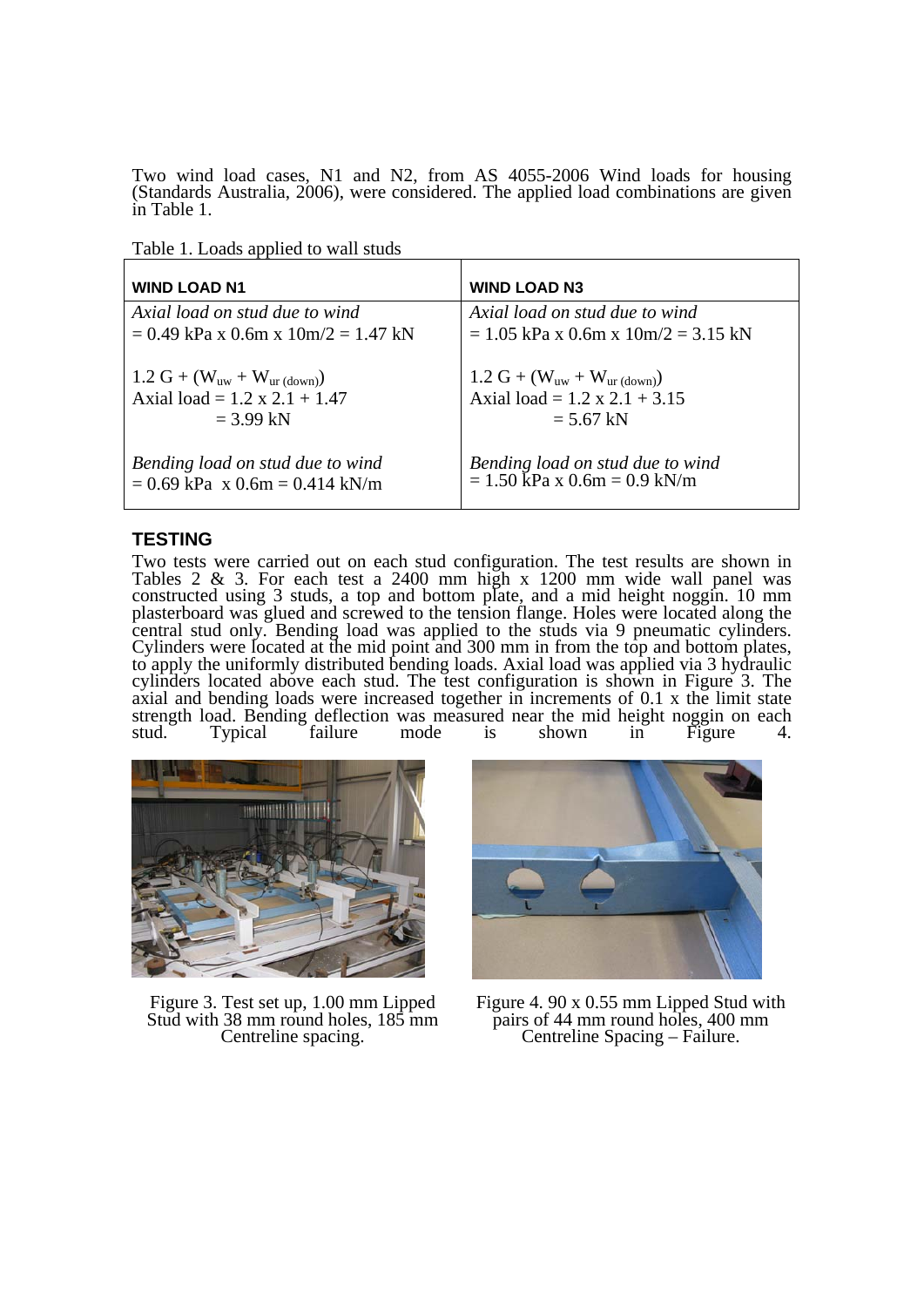| <b>Stud Hole Configuration – as</b><br>detailed in Figure 2.                                       | <b>Load Factor</b><br>at failure<br>(Failure)<br>load/ design<br>load)<br>test 1, test 2 | Mid height<br>bending<br>deflection at 1 x<br>ultimate load<br>(mm)<br>test 1, test 2 | <b>Satisfies AS</b><br>4600 2.2.4<br>hole spacing<br>requirement |
|----------------------------------------------------------------------------------------------------|------------------------------------------------------------------------------------------|---------------------------------------------------------------------------------------|------------------------------------------------------------------|
| No Hole                                                                                            | 1.9, 1.7                                                                                 | 13.8, 13.4                                                                            | Yes                                                              |
| $\varnothing$ =44 mm, c = 96, e = 552<br>$g = 508$ , h=37.5                                        | 1.6, 1.6                                                                                 | 17.5, 16.4                                                                            | Yes                                                              |
| $\varnothing$ = 38 mm, c = 185, e = 185<br>$g = 147$ , h= 29.5 (hole toward<br>compression flange) | 1.6, 1.6                                                                                 | 15.0, 16.4                                                                            | No                                                               |
| $\varnothing$ = 38 mm, c = 162, e = 400<br>$g = 286$ , h = 29.5, j = 76, k = 38                    | 1.6, 1.5                                                                                 | 15.9, 15.7                                                                            | No                                                               |

Table 2. Test Results, Wind speed N3, 2400 mm high, 75 mm x 1.00mm lipped stud.

Table 3. Test Results, Wind speed N1, 2400 mm high, 90 mm x 0.55 lipped stud.

| <b>Stud Hole Configuration</b>                                                                   | <b>Load Factor</b><br>at failure<br>(Failure)<br>load/ design<br>load)<br>test 1, test 2 | Mid height<br>bending<br>deflection at 1 x<br>ultimate load<br>(mm)<br>test $1$ , test $2$ | <b>Satisfies AS</b><br>4600 2.2.4<br>hole spacing<br>requirement |
|--------------------------------------------------------------------------------------------------|------------------------------------------------------------------------------------------|--------------------------------------------------------------------------------------------|------------------------------------------------------------------|
| No Hole                                                                                          | 1.5, 1.7                                                                                 | 8.9, 8.1                                                                                   | Yes                                                              |
| $\varnothing$ =60 mm, c = 120, e = 540<br>$g = 480$ , h= 45                                      | 1.7, 1.6                                                                                 | 8.9, 8.1                                                                                   | Yes                                                              |
| $\varnothing$ = 44 mm, c = 185, e = 185<br>$g = 141$ , h= 36 (hole toward<br>compression flange) | 1.5, 1.6                                                                                 | 10.9                                                                                       | No                                                               |
| $\varnothing$ = 44 mm, c = 156, e = 400<br>$g = 268$ , h= 36, j = 88, k = 44                     | 1.5, 1.6                                                                                 | 8.0, 10.0                                                                                  | No                                                               |

# **FINTE ELEMENT ANALYSIS**

Finite element analysis (FEA) was carried out using Strand 7 release 2.3.7. Stud sections were modelled using linear plate elements. Studs were restrained from in plane lateral and torsional movement at mid height and lateral movement at the ends, to simulate restraint from the noggin, top plate and bottom plate. The tension flange was also restrained laterally to simulate restraint from plasterboard. The bending load was applied through the compression flange at 3 points, simulating what was done in testing. Lateral restraint was applied at the loading points. The axial load was applied through the end of the stud. The axial and bending load combination was applied until the maximum supported load was reached. Non-linear analyses, including non-linear material properties were used. The material properties used were taken as the average of the values given in the BlueScope Steel datasheet for TRUECORE® G550 steel (BlueScope Steel, 2007) at each of the thicknesses considered. The material properties used are given in Table 4. The FEA results are given in Tables 5 & 6.

Table 4. Steel properties used for FEA.

| <b>Steel Thickness</b><br>$(\mathbf{mm})$ | <b>Yield Strength</b><br>'MPa) | <b>Tensile Strength</b><br>(MPa) | <b>Elongation</b><br>$\frac{1}{2}$ |
|-------------------------------------------|--------------------------------|----------------------------------|------------------------------------|
| 0.55                                      | フつく                            |                                  | ر                                  |
| $00\,$                                    | า.วีไ                          |                                  |                                    |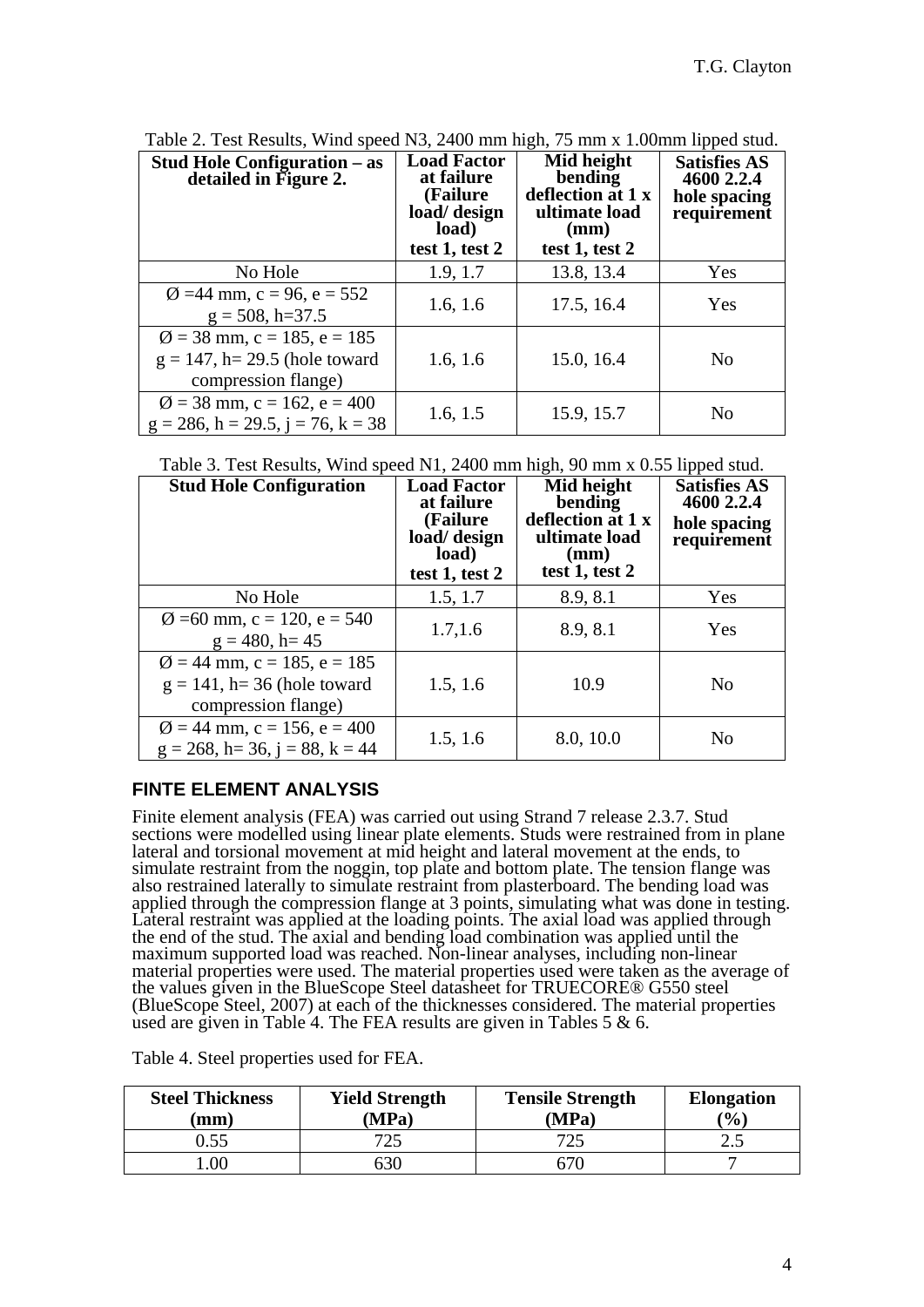| <b>Stud Hole Configuration – as</b><br>detailed in<br>Figure 2.                                    | <b>Load Factor</b><br>at failure<br>(Failure<br>load/ design | Mid height<br>bending<br>deflection at 1 x<br>ultimate load | <b>Satisfies AS</b><br>4600 2.2.4<br>hole spacing<br>requirement |
|----------------------------------------------------------------------------------------------------|--------------------------------------------------------------|-------------------------------------------------------------|------------------------------------------------------------------|
|                                                                                                    | load)                                                        | (mm)                                                        |                                                                  |
| No Hole                                                                                            | 1.8                                                          | 14.7                                                        | Yes                                                              |
| $\varnothing$ =44 mm, c = 96, e = 552<br>$g = 508$ , h=37.5                                        | 1.7                                                          | 14.7                                                        | Yes                                                              |
| Rectangular hole, $a = 45$ , $b =$<br>115, c = 75 $g = 450$<br>(min), $h = 15$ , $R = 2$           | 1.5                                                          | 15.9                                                        | Yes                                                              |
| $\varnothing$ = 38 mm, c = 185, e = 185<br>$g = 147$ , h=37.5                                      | 1.7                                                          | 14.7                                                        | N <sub>0</sub>                                                   |
| $\varnothing$ = 38 mm, c = 185, e = 185<br>$g = 147$ , h= 29.5 (hole toward<br>compression flange) | 1.55                                                         | 15.4                                                        | N <sub>0</sub>                                                   |
| $\varnothing$ = 38 mm, c = 162, e = 400<br>$g = 286$ , h=37.5, j = 76, k = 38                      | 1.7                                                          | 14.8                                                        | N <sub>0</sub>                                                   |
| $\varnothing$ = 38 mm, c = 162, e = 400<br>$g = 286$ , h = 29.5, j = 76, k = 38                    | 1.6                                                          | 15.5                                                        | N <sub>0</sub>                                                   |

Table 5. FEA results, Wind speed N3, 2400 mm high, 75 mm x 1.00mm lipped stud, mid height noggins.

Table 6. FEA results, Wind speed N1, 2400 mm high, 90 mm x 0.55 lipped stud, mid height noggins

| <b>Stud Hole Configuration – as</b><br>detailed in Figure 2.                                     | -- -- - 00<br><b>Load Factor</b><br>at failure<br>(Failure<br>load/ design<br>load) | Mid height<br>bending<br>deflection at 1 x<br>ultimate load<br>(mm) | <b>Satisfies AS</b><br>4600 2.2.4<br>hole spacing<br>requirement |
|--------------------------------------------------------------------------------------------------|-------------------------------------------------------------------------------------|---------------------------------------------------------------------|------------------------------------------------------------------|
| No Hole                                                                                          | 1.40                                                                                | 8.2                                                                 | Yes                                                              |
| $\varnothing$ =60 mm, c = 120, e = 540<br>$g = 480$ , h= 45                                      | 1.3                                                                                 | 8.9                                                                 | Yes                                                              |
| Rectangular hole, $a = 56$ , $b =$<br>115, $c = 75$ $g = 450$<br>$(min), h = 17, R=2$            | 1.35                                                                                | 10.2                                                                | Yes                                                              |
| $\varnothing$ = 44 mm, c = 185, e = 185<br>$g = 141$ , h = 45                                    | 1.35                                                                                | 8.4                                                                 | No                                                               |
| $\varnothing$ = 44 mm, c = 185, e = 185<br>$g = 141$ , h= 36 (hole toward<br>compression flange) | 1.30                                                                                | 9.3                                                                 | No                                                               |
| $\varnothing$ = 44 mm, c = 156, e = 400<br>$g = 268$ , h = 45, j = 88, k = 44                    | 1.35                                                                                | 8.6                                                                 | No                                                               |
| $\varnothing$ = 44 mm, c = 156, e = 400<br>$g = 268$ , h= 36, j = 88, k = 44                     | 1.35                                                                                | 9.6                                                                 | No                                                               |

# **NASH HANDBOOK GUIDELINES**

Whilst AS/NZS 4600 (Standards Australia, 2005) is prohibitive for the provision of service holes in steel framed studs, the NASH Handbook – Design of Residential  $\&$